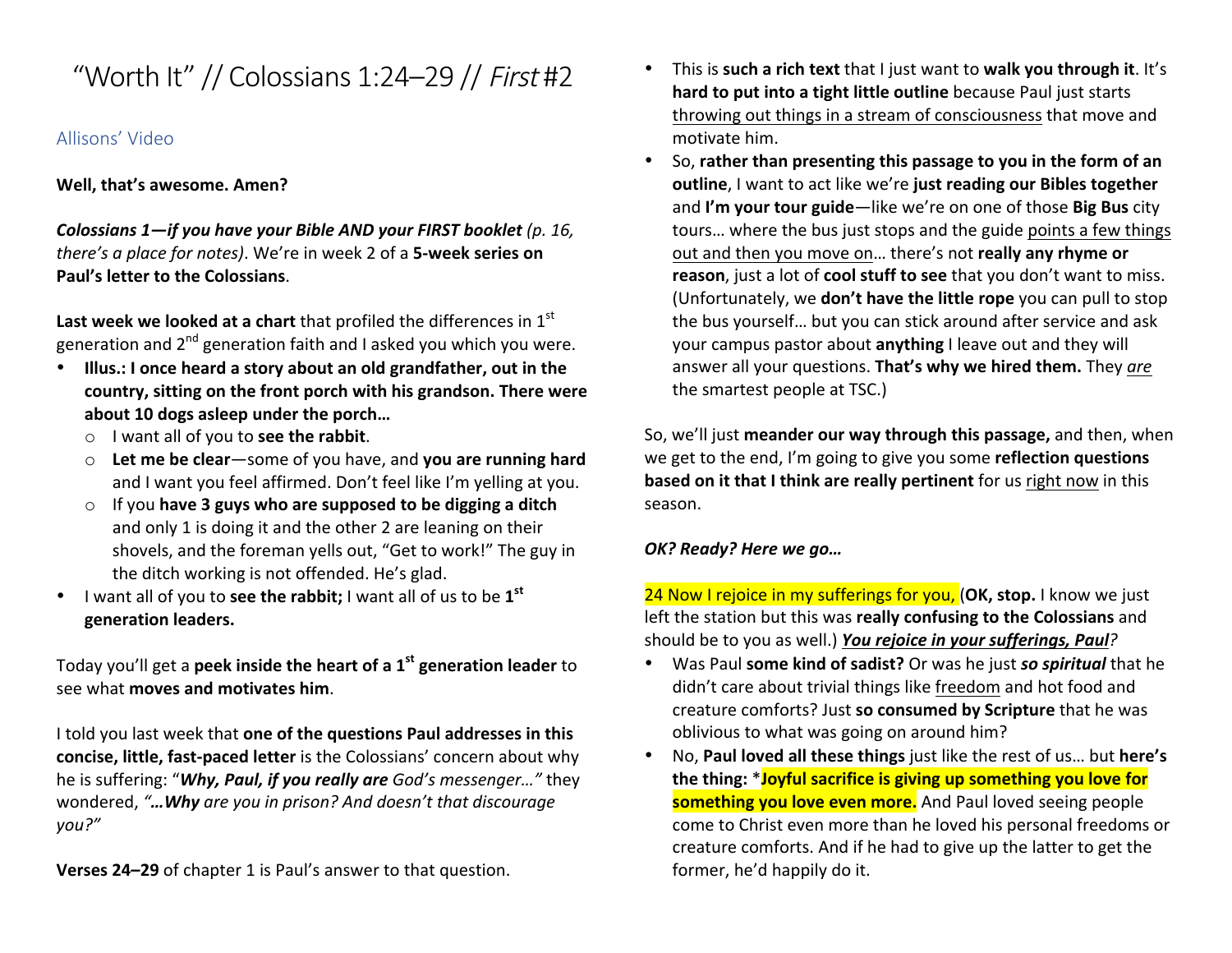**You just saw the same thing in the Allisons's video.** They were pretty candid about the difficulty of giving up their home and leaving a lot of their comforts and relationships—and dog (did you get that? Dog. Because that's what dog people do—they listen to the HS. You with cats have long since hardened your heart to the voice of God). to move to Malawi. (BTW, that's Malawi-in Africa-not Maui-in Hawaii. We wouldn't be making a video about them if they were going to Maui.)

- They aren't doing this because they're so super-spiritual that they've ceased caring about these things.
- They're doing it because, in their words, "Jesus *is worth it*. The kingdom of God is worth it. Lost people are worth it."

You rejoice in suffering when you *love what you gain through suffering* more than what you are giving up in suffering.

Without the love, the joy, you'll never *endure*.

- **I've heard this compared sometimes to childbirth.** Before the birth of our 1<sup>st</sup> child, people always told me, 'Oh, childbirth-it's so **beautiful.'** Having been present during 4 childbirths now, I can tell you that there **ain't really anything "beautiful**" about the birth process itself. Honestly, it's **kind of scary**... There were things I saw that would make the movie "SAW" seem like a Disney kids film. I remember **looking around at the doctors** being like, "Is this normal? Y'all seeing this?" I stood there wondering, 'When does the **beautiful** part start?"
- *Who would go through all of this voluntarily, and even call the* **whole process beautiful?** And almost every mom in here would enthusiastically say, "I would." They would wave away the **thought** of their suffering and say to their child, "If that's what it **took** to bring you into the world, *I* rejoice in my suffering for your sake. Totally worth it."

Paul said to the Colossians, "This is **how I feel** about you *spiritually*. I **rejoice in my suffering because of what I know it is producing in you.**  *I'll do whatever it takes—pay whatever price I must pay—for you to know Jesus.*"

#### Joyful sacrifice is giving up something you love for something you love even more.

So, let me ask you: *Is this how you feel about what is going on at* **'The Summit Church'?** Are you rejoicing in sacrifices you have made *because of what you see God doing through those sacrifice in people in the world?* Or do you enter this season with dread, wondering what God will "make" you do?

- Are you **one of those people who are like**, "Oh, yeah, Paul, I know suffering firsthand. *I came to church today and it was so crowded.* And, I had to park so far away... I had to walk like 100 yards to the *building! And, they sang not 1 but 2 songs I didn't like. And then my* campus pastor had the audacity to ask me to come at a *different service time to free up space for others, and then to serve in the kids' ministry??...* Oh, the **heaviness of gospel ministry.** I think I'm going to go to a new church." I may or may not be reading from a compilation of emails of recent.
- Or, maybe you are like, "*I* hate these series when we talk about sacrifice... *I* just want to come to church, hear an inspirational *message, connect with friends, have my kids have a good time, and go home.* Is that too much to ask?
- I think of what one of our church planters in a Muslim area of **Central Asia...** they were meeting with a small group of new believers, but hadn't grown for a while. So, at a church meeting my friend had them write down 5 people who didn't know Jesus on a piece of paper... That's what Paul is talking about..

To be 1<sup>st</sup> generation means you expect personal sacrifice, not **personal comfort,** and you **rejoice** in it because of what you see being produced through it.

• **Y'all, when I hear stories like that of Matt Allison...** (student at Campbell saved here, now a missionary... I'll gladly give to a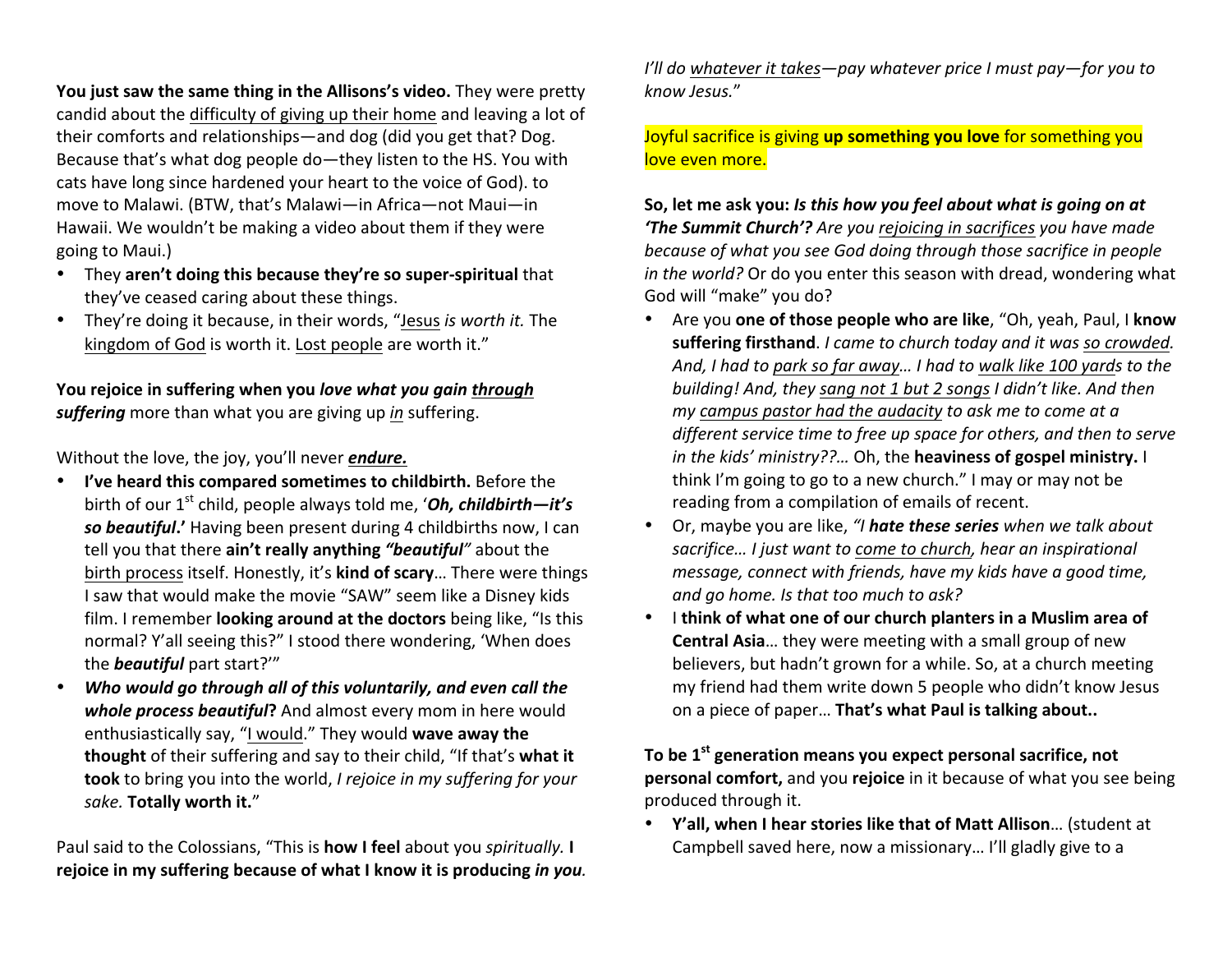campus that helps reach more students like him!) Or Anna Murphy last week... this is what I want to give to!

- Or, a couple from the Alamance County couple... while serving on First Impressions team there, they met a visiting Chinese student being hosted by another Summit family. A week later, over lunch, they were able to lead this student (and two others!) to Christ. The students were only in the US for 3 weeks. The couple was so convicted that the wife flew to China a month later to visit—not a mission trip, on her own dime-just to encourage these new believers. Now this couple has caught such a vision for the nations that they're planning to go to China, full-time, as missionaries.
- Or, a **couple I know at our North Durham campus**: caught the vision during one of our ServeRDU weeks for using their (new) wealth for **affordable housing for the marginalized**: bought 3 apartments, got so moved they bought 32 more  $\rightarrow$  now they are filling them with refugee families (one with 9 kids!) and women in crisis ... And they are looking for DWELL folks to move down there, too.

**Somebody gave to make the ServeRDU week** possible, and it led to this. 

I want to give to make those stories possible!

So, Paul says, "Far from being discouraged by these sufferings, I rejoice, because of what it produces in you!"

In the next verse, **Paul even takes it up a level**. In fact,

...and I am completing in my flesh what is lacking in Christ's afflictions *for his body, that is, the church.* 

Now, on the surface, this is a **staggering** statement! What could possibly be *lacking* in Christ's affliction? Didn't Jesus say from the cross, "It is finished?!" Hasn't he done everything necessary to save us? 

So, why would Paul say something was *lacking?* Well, in one sense, **the work of salvatio**n is complete—Jesus has done everything necessary to save us. But in another sense, the saving act is not **complete** until we hear about it and respond.

• Martin Luther famously said, "It wouldn't matter if Jesus died 1000 times if no one ever heard about it." Or Carl Henry, the gospel is only good news if it gets there in time."

Paul says, "Christ's sufferings are not complete, in the fullest sense, until you hear and respond, and if it takes my suffering to bring that to pass, I'll gladly go through it."

**I** love the way one Romanian pastor says it:  $*$ "*Christ's cross was for propitiation;* ours is for propagation.' Christ suffered to accomplish <mark>salvation; we suffer to spread salvation.</mark>"<sup>1</sup>

Listen, let me give you a hard and rather unpopular teaching (this is *not how you build a church):* Suffering is the means by which God has ordained bringing salvation in the world.

- We want it to be through prosperity and blessing...
- Jesus told his disciples right before he left, "As the Father has sent *me, so I am sending you."* Just like the Father sent Jesus into the world to bring salvation through suffering, so Jesus sends us into the world to extend his salvation through suffering.

Write this down: *Life in the world comes only through death in the church.*

**Is that a price you are willing to pay?** 

 

• Let me ask: What did it cost you to receive the free gift of salvation? Nothing. Jesus paid it all.

 $1$  "... And our willingness to endure hardship for the good of others is a filling up of Christ's afflictions because it extends the benefits of Christ's death to others and makes them visible." Quoted by John Piper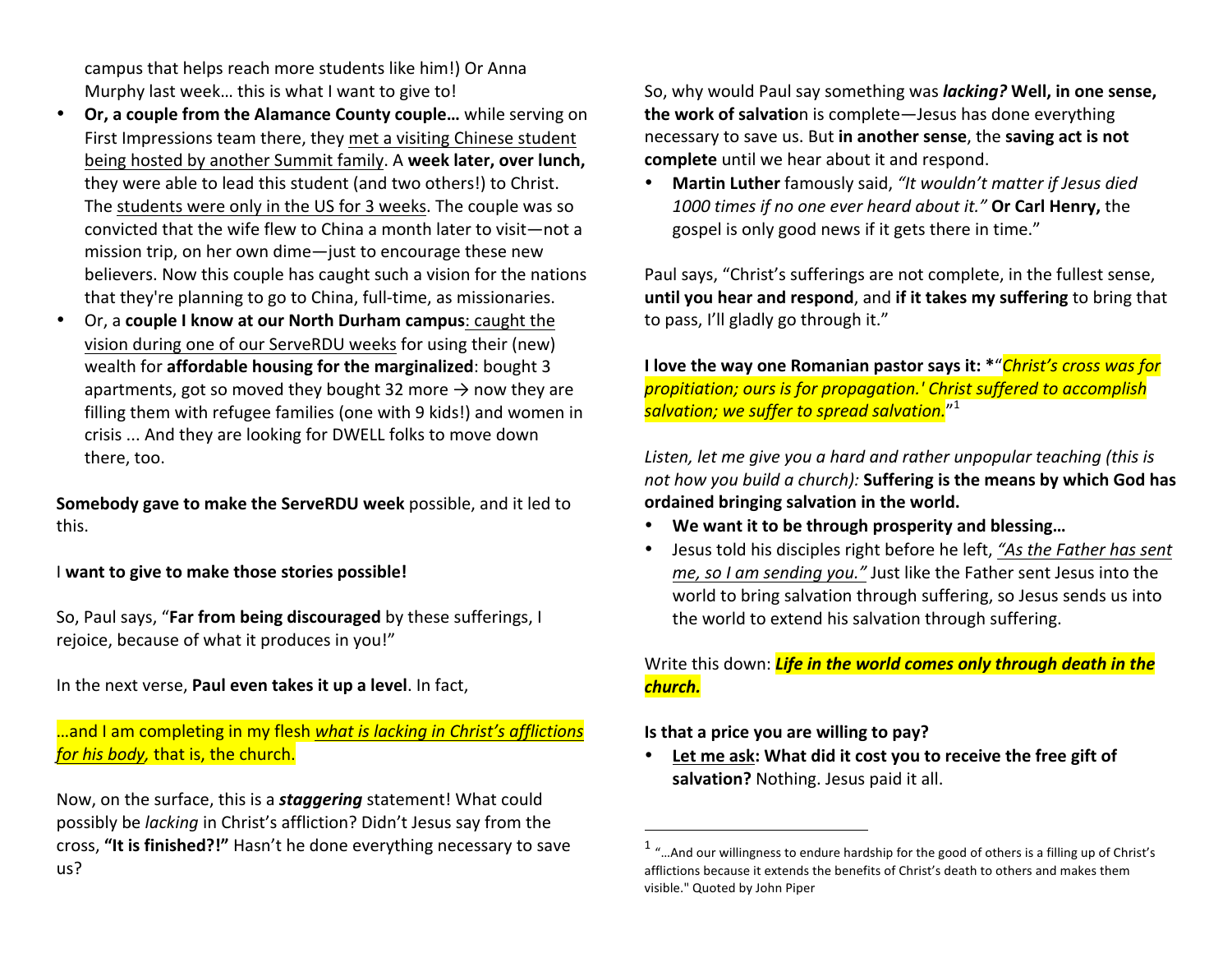• But are you willing now to do what it takes for people all over the world to know that message?

**Isn't that what we owe** to the gospel?

- I often ask you to consider—where would you be without Jesus? Had Jesus chosen not to come and die for you? In the exact same place **millions of people** are in the world without you?
- How could we receive the extravagant grace of the gospel—and do nothing to get it to those who have never heard?
- *Don't we owe it to them***?**

We **owe an incredible debt** to the world, so Paul continues: For this reason, 25 I have become its (the church's) *servant*,

- Not "minister" as ESV translates it-that makes you think it is a professional position. This is a common word that could describe anyone.
- Stop here: Is this how you primarily see yourself? Would you mainly see yourself as the servant of the church or the beneficiary of the church?
- Do you come to this church primarily saying, "What can this church do for me?" or "What role am I supposed to play in the church?" (Nothing wrong with benefiting—we want to be a blessing to you and your family—but which is *primary?*
- Are you *primarily* servant of the mission of the church or a beneficiary of the ministries of the church?

Paul says, "I am the servant... according to God's *commission* that was given *to me for you*, to make the word of God fully known,

- That word 'commission' means 'individual assignment.' Something given specifically to you.
- God doesn't just have this great, big, global mission that he **assigns to the church at large**—he also has an individual assignment-a commission-for you.
- He has a purpose for your time, talents and treasures in the church-a commission-for you. And it's the kind of thing where **if you don't do it,** it won't get done.
- This week I **stumbled onto a collection** of those "you had one job" pictures. I was supposed to be **working on the sermon** and a  $\frac{1}{2}$ hour later I was giggling through these pics.
- \* **\*ONE JOB FAILS.** This was their commission.  $\circ$  **Somewhere in the body of Christ this is you: "name here"**

**The ESV translates this word: a stewardship.** Something given to me not for myself, but for the sake of someone else.

• Paul says "God gave it **to me for you**."

In fact, in Scripture, if you *don't* use it for the purposes God gave it **to vou for,** God considers it stealing.

• Paul in **Romans 1:14** called himself a debtor to the Romans-to bring the gospel to them. Jesus had given him a commission. He was now a man under obligation: "I literally owe it to you, and if I don't get it to you, I am reneging on a debt."

It reminds me of one of my favorite passages in the OT where the **prophet Micah** discusses this same concept: **Micah 6:8,** 'He has *shown you, o man, what is good and what the Lord requires of you.* (I want to know this—God, what do you want? What am I going to be held accountable for? 3 things—this is the Christian life in a nutshell!) To do justice, and to love kindness, and walk humbly with your God.'

- **To do justice."** I've told you before that "justice," for us, typically only means that we are being fair and not stealing. But in the **Bible, to be "just" also means using what** you have for the reasons God gave it. It's why God gave to you.
	- It is unjust, the OT says in almost 200 places, for those in positions of privilege not to leverage that privilege for those without it. That's not a matter of charity but of *justice* in God's eyes.
	- Listen: **Poverty around the world** requires something of us who are rich.
		- o **BTW, you say, "Well, I'm not rich."** I saw this recently: Less than 5% (4.25) of the world's population are Americans, yet we account for more than 25% of the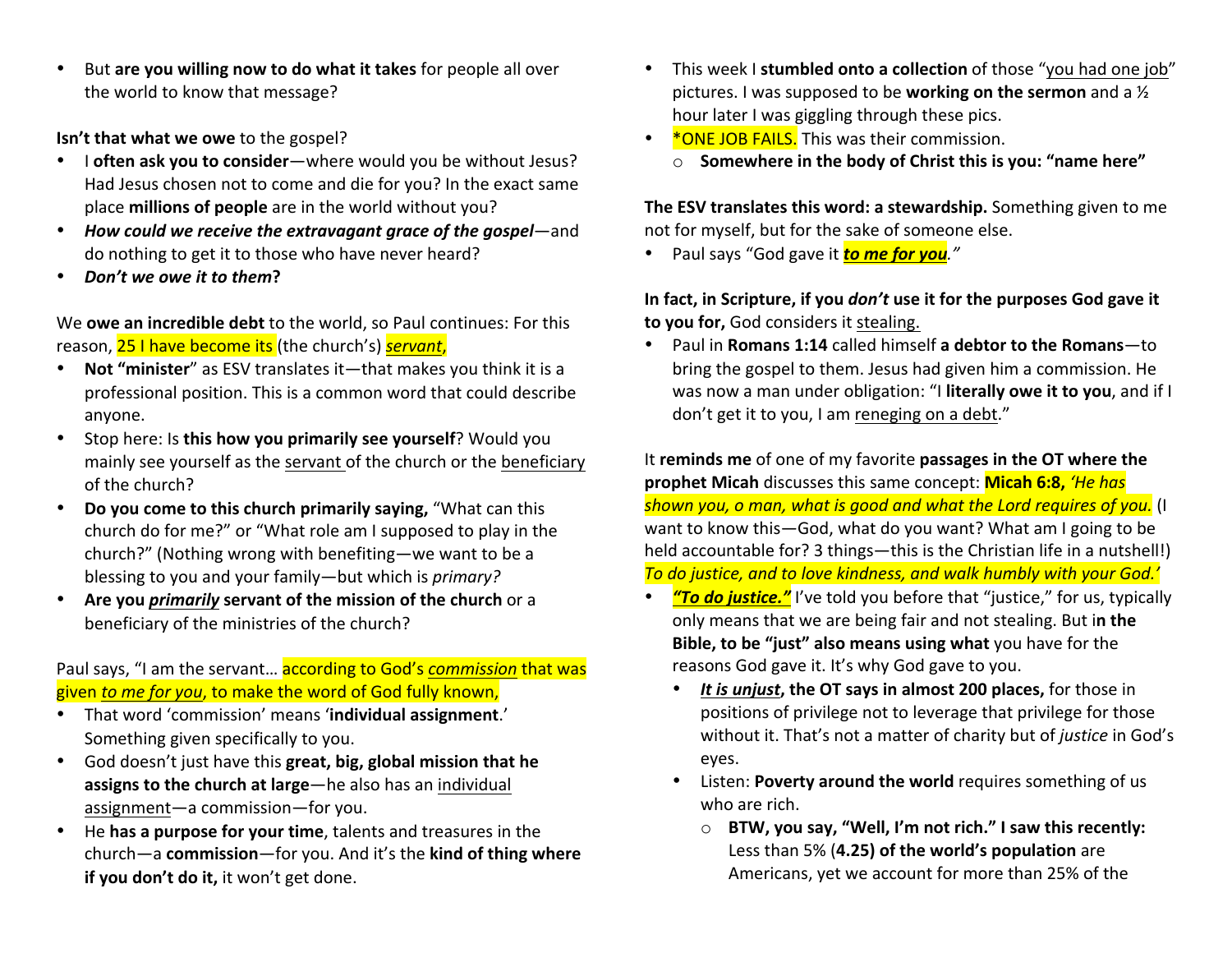world's wealth! (Don't feel guilty about that; it just means we produce more than anyone else. The point is, just living in the U.S. means you have a lot compared to the rest of the world.)

- Get this: If you make **\$34K a year** as household income, you are in the top 1% worldwide
- And then consider the fact that there 2.5 **billion people** that live in substandard housing, or without adequate nourishment and consistent access to clean water
- **Every week 100K** kids die of starvation or preventable, hunger-related diseases!
- $\circ$  **That requires something of us!**
- o **American Christians** have a combined annual income of \$5 trillion. We are the **richest faith community** in history.
- **I saw this recently...** How much do you think all this would cost?
	- Sponsor 1M indigenous full-time missionaries in poor nations around the world
	- Completely fund the fight against global malaria
	- Quadruple the global missions budget of all missions agencies engaged in reaching unevangelized nations
	- Provide food, clothing, and shelter to all 6.5 million refugees across Africa, Asia, and the Middle East
	- Triple the global Bible translation budget
	- Fund 150,000 seminary scholarships for promising students in emerging economies
	- Double the operating budget of Compassion
	- Establish eight new Christian universities around the world
	- Hire 25,000 additional American missionaries to work on our college campuses<sup>2</sup>

What do you think the price tag on that would be? It could all be accomplished if the Christian community gave just .4 percent of its **income-1 out of every \$250-to work in the Kingdom of God!** God has put everything necessary for the evangelizing and transforming the world in the hands of the church!

Lostness in the world requires something of us: don't overlook this one. Some of you are really **motivated by suffering** around the world (refugees; clean water)—that's great. But don't overlook the greatest kind of suffering—**eternal suffering.**

**To do justice** (i.e. to use my time, talent and treasure for the purpose *God gave it to me... realizing that God will hold me responsible for it!)* 

- **To love mercy**: now Micah turns the crank...not only does God *want me to do justice,* he wants me to love mercy-i.e., *showing mercy*.
	- o **Why? Because I'm the recipient** of great mercy! **Again:** Where would you be had Jesus not chosen to die for you? The exact same place millions are without you. That REQUIRES something of us!
	- o **Ishmael**—Doesn't that require something of me?
	- $\circ$  **You ask: Why are we always talking about this**, pushing ourselves, entering this season? Why not settle in for comfort and provide a church that just makes for a good family place? It's our commission.
- **To walk humbly with your God**: what gave the church in Acts the ability to transform the world was that it was a group of people without money or power **simply listening** to God and obeying him.
	- o In this season, I want you to hear from God *firsthand*. Don't expect **magical voices**—but ask the question and do to the best of your ability what you think God is telling you.
	- o For some of you, it's going to be the largest and scariest thing vou've done!
	- $\circ$  E.g. Us with car (but we drive our car...) It was one of most amazing seasons.

 

<sup>&</sup>lt;sup>2</sup> God and Money, Cortines and Baumer, 106.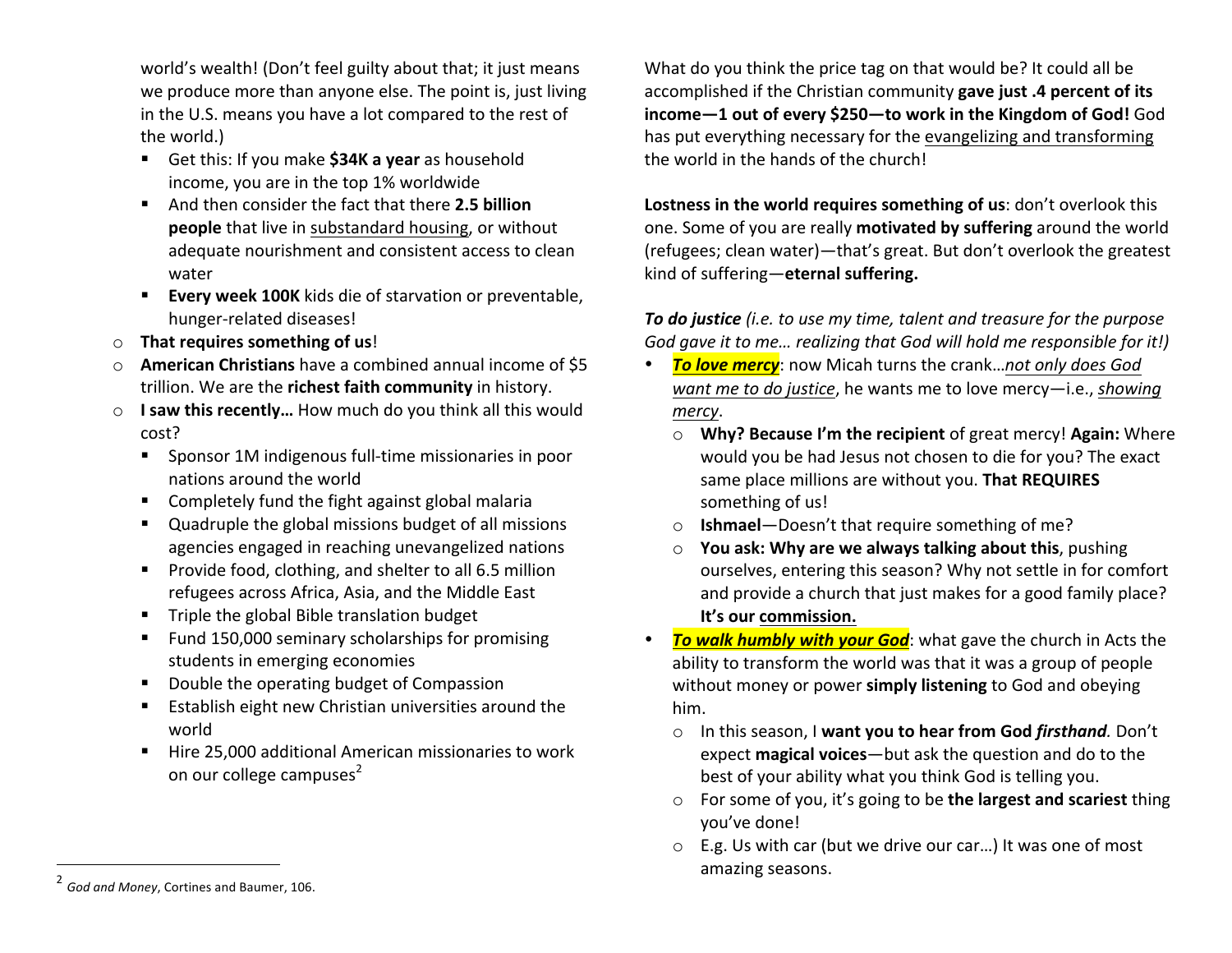**That's it. That's what God** *requires* of you. To act justly—to use your resources (time, treasure and talent) for the purposes God gave them; to love mercy, and to walk humbly with God.

#### This is what Paul is talking about when he says he is **"commissioned**."

**LET ME ASK: Are you going those 3 things?** Are you fulfilling your *commission?*

Let's keep moving through Colossians 1—we're almost done. Paul says my commission was to make God's word fully known to a certain group of people and I am doing it. In vs. 26 he goes on to describe that message.

**26 the** *mystery* hidden for ages and generations but now revealed to his saints. What is the mystery here Paul speaks of? Christ. That **Christ** is what this whole thing called history has been about. That every OT prophecy points to him. That all our *unanswered* questions and **yearnings for justice** find their fulfillment in him.

But watch this: 27 God wanted to make known among the Gentiles the glorious wealth of this mystery, which is Christ in you, the hope of glory. Not only that Christ himself is the mystery, but that *Christ in* **you** is the mystery.

- Others should look at our lives and see something they can only describe as "mysterious." Neighbors and family should look at how we give, and forgive, and sacrifice, and they should say, "What's up with that person?" And people's only response is, "Beats me. What their up to is a complete mystery."
- I've told you before about the life of **William Borden**, a young man who was the heir to the Borden milk company who walked away from it all to go be a missionary in Egypt. He was only there

a few months when he contracted meningitis and died. Just a few hours before he died someone asked him if he saw this whole "coming to Egypt" thing as a mistake. He was so weak he couldn't talk, and he grabbed a piece of paper and wrote "no regret." He is buried in a very out of the way place in Cairo, and his very plain looking tombstone simply has his name, the dates of his short life, and the phrase,  $*$ <sup>"</sup>**Apart from faith in Christ**, there is no *explanation for such a life."* 

Our lives should scream, "Worth it-but only because of Jesus!"

28 We proclaim him, warning and teaching everyone with all wisdom, so that we may present everyone mature in Christ. \*29 I labor for this, striving with his strength that works powerfully in me. Two things to notice here. First, vs. 29: *striving with his strength that* works powerfully within me.

- Ask anybody that has walked with God for any length of time will affirm this. **The best way to deepen your relationship to Jesus is** *to help people discover theirs***.**
- There is nothing you can read, nothing you can listen to, nothing you can memorize, that will grow you quite as much as simply pouring yourself out—fulfilling your commission—for others!

Second, notice that Paul says, 'My goal is to present you mature and **perfect in Christ**, which includes warning you...'

That's **part of my goal** in this series. See, I know one of the greatest competitors for  $1<sup>st</sup>$  place in your heart is money.

- Honestly, when we talk about money, I feel a little apprehensive, even squeamish.
- Like you are afraid I am trying to manipulate you-guilt you into giving.
- But as your pastor, my goal is to present you mature in Christ, and I know there is nothing quite so dangerous as money.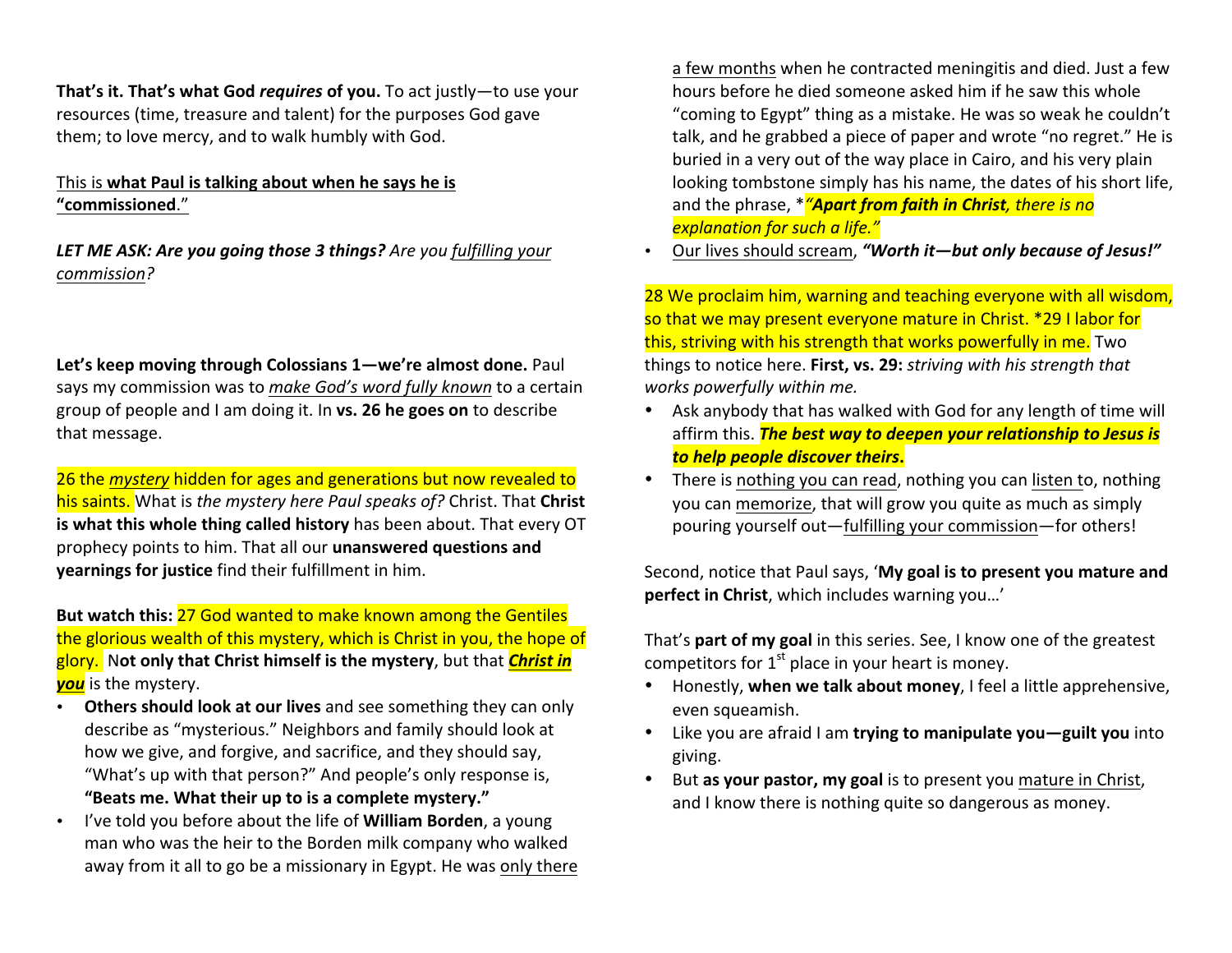**In 1 Timothy, Paul tells Timothy to** "warn the rich of this present age about the deceptiveness of money." It's a snare, and by it many have been disqualified from the faith, and it is the root of all kinds of evil.

• Jesus said you cannot love, or prioritize or obey, the kingdom of *God and money.*

In this series, I have a warning for many of you about your money: It's not, "If you don't give, we can't do x, y, or z." No, the warning is, "If you're **not putting Jesus in the**  $1<sup>st</sup>$  **place**, you are destroying your own faith and the faith of your children.

• **C. S. Lewis:** "Prosperity knits a man to the world. He feels that he *is finding his place in it, while really it is finding its place in him."* 

**This is why** *Jesus talked about money more than anything else.* **Jesus** knew that no matter what else you say, until your commitment to Christ affected that area, it was all a sham.

• It is why I often say if you can't get past your mistrust... maybe *you had a bad experience, and you thinking I am manipulating you, I'd prefer you give somewhere else...* I hope one day you can trust us and give here. We try to be very transparent. But if you can't, I'd love for you to give somewhere else for a while-just whatever you do, don't disobey God here.

This is Paul's goal.

OK, we are **pulling back into the station** after our Big Bus tour through this passage.

### So, here are my questions for us:

- **1.** Where and how are \**you* "filling up Christ's afflictions"?
- Do you show in your **life the marks of sacrifice**?
- I told you that in this series we are talking a lot about money. Here is a very **practical application** question: Has your **giving affected your lifestyle?**
- o How could you say you are **bearing Christ's afflictions** if your giving hasn't even affected your lifestyle?
- o How can you say he is first in your life if other things haven't changed—haven't been sacrificed—to make room for the kingdom of God?
- o **There should be a discussion... (as with home, sending kids to colleges)**
- Where and how are you filling up Christ's afflictions? Maybe you are ready to **start getting involved** in the mission with your time and talents: Next Steps: ready to volunteer or go on a mission trip.

#### **2. Are you fulfilling your 'commission'?"**

- He has shown you...! *Do justice. Love mercy*. Walk humbly with God?
- Can you say you are doing that with your...
	- o time?
	- o talent?
	- o treasures?
- Have you ever asked yourself, "Why did God give me this earning potential? Why did God give me these talents?"
- Are you genuinely *listening* to God?
- That's what I want you to do with this card.
- **What I know about the book of Acts**—it was a group of people with no money, no influence, who changed the world because individual members were attuned to the HS.
- Pray through this **CARD** and just **put your yes** on the table.

## **3.** Is your life so different from those around you that it can only be **called a mystery?**

• Very practically, I've heard it described like this: 3 steps behind (average credit card debt in Triangle: \$13,343)

Don't you want to get to eternity and be able to look back, with Paul on a life of sacrifice and say "worth it!"